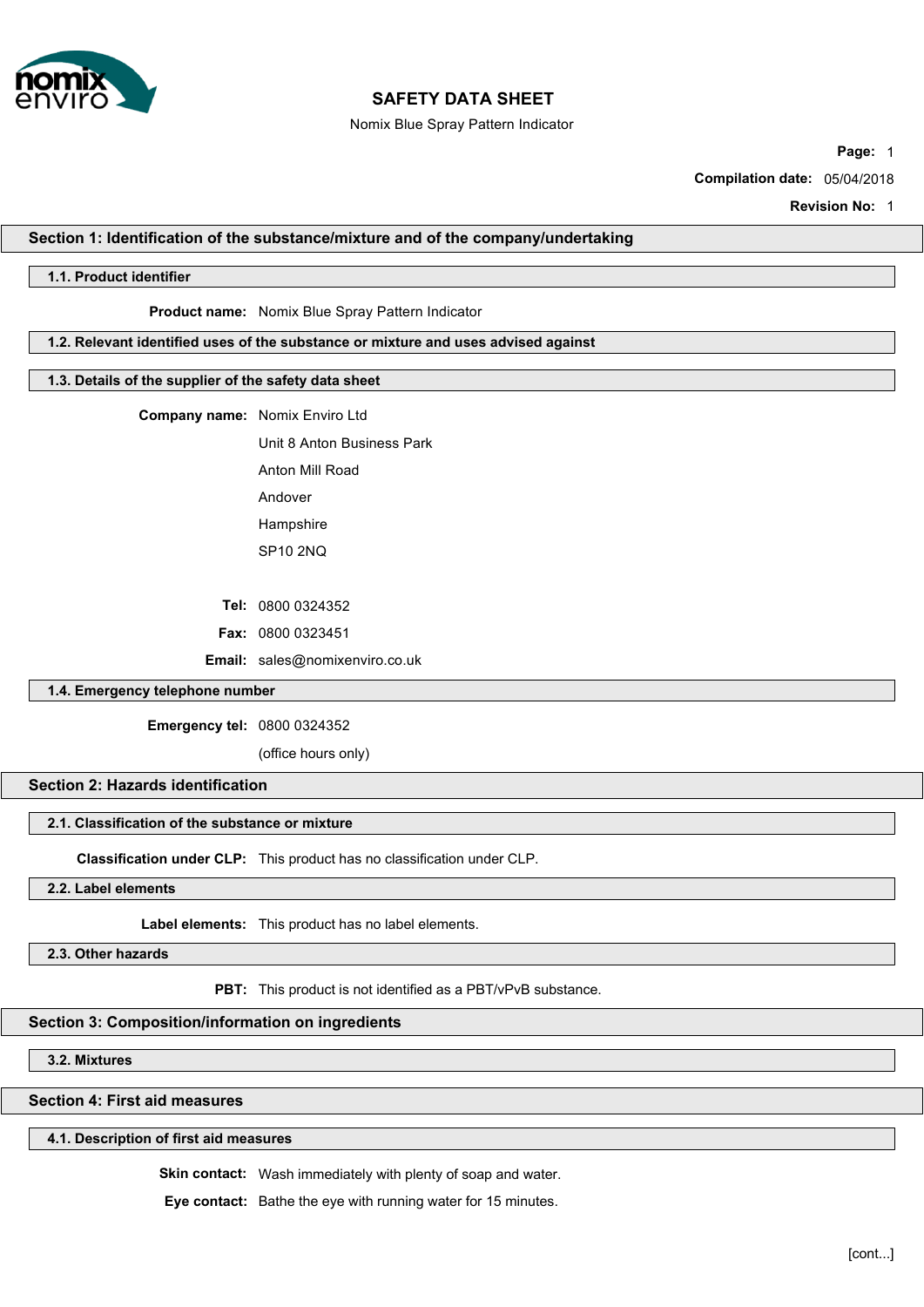

#### Nomix Blue Spray Pattern Indicator

**Page:** 2

**Ingestion:** Wash out mouth with water.

**Inhalation:** Consult a doctor.

### **4.2. Most important symptoms and effects, both acute and delayed**

**Skin contact:** There may be mild irritation at the site of contact.

**Eye contact:** There may be irritation and redness.

**Ingestion:** There may be irritation of the throat.

**Inhalation:** No symptoms.

**4.3. Indication of any immediate medical attention and special treatment needed**

### **Immediate / special treatment:** Not applicable.

### **Section 5: Fire-fighting measures**

## **5.1. Extinguishing media**

| <b>Extinguishing media:</b> | Product is non-flammable, low risk of fire by the inflammability characteristics of the product in<br>normal conditions of storage, manipulation and use. In the case of the existence of sustained |
|-----------------------------|-----------------------------------------------------------------------------------------------------------------------------------------------------------------------------------------------------|
|                             | combustion as a result of improper manipulation, storage or use any type of extinguishing agent<br>can be used (ABC Powder, water,)                                                                 |

## **5.2. Special hazards arising from the substance or mixture**

use.

**Exposure hazards:** of storage. Due to its non-flammable nature, the product does not present a fire risk under normal conditions

#### **5.3. Advice for fire-fighters**

**Advice for fire-fighters:** Wear self-contained breathing apparatus. Wear protective clothing to prevent contact

with skin and eyes.

# **Section 6: Accidental release measures**

#### **6.1. Personal precautions, protective equipment and emergency procedures**

**Personal precautions:** Refer to section 8 of SDS for personal protection details. Turn leaking containers leak-

side up to prevent the escape of liquid.

#### **6.2. Environmental precautions**

**Environmental precautions:** Do not discharge into drains or rivers. Contain the spillage using bunding.

#### **6.3. Methods and material for containment and cleaning up**

**Clean-up procedures:** Absorb into dry earth or sand. Transfer to a closable, labelled salvage container for

disposal by an appropriate method.

#### **6.4. Reference to other sections**

**Reference to other sections:** Refer to section 8 of SDS.

## **Section 7: Handling and storage**

#### **7.1. Precautions for safe handling**

#### **7.2. Conditions for safe storage, including any incompatibilities**

**Storage conditions:** Store in a cool, well ventilated area. Keep container tightly closed.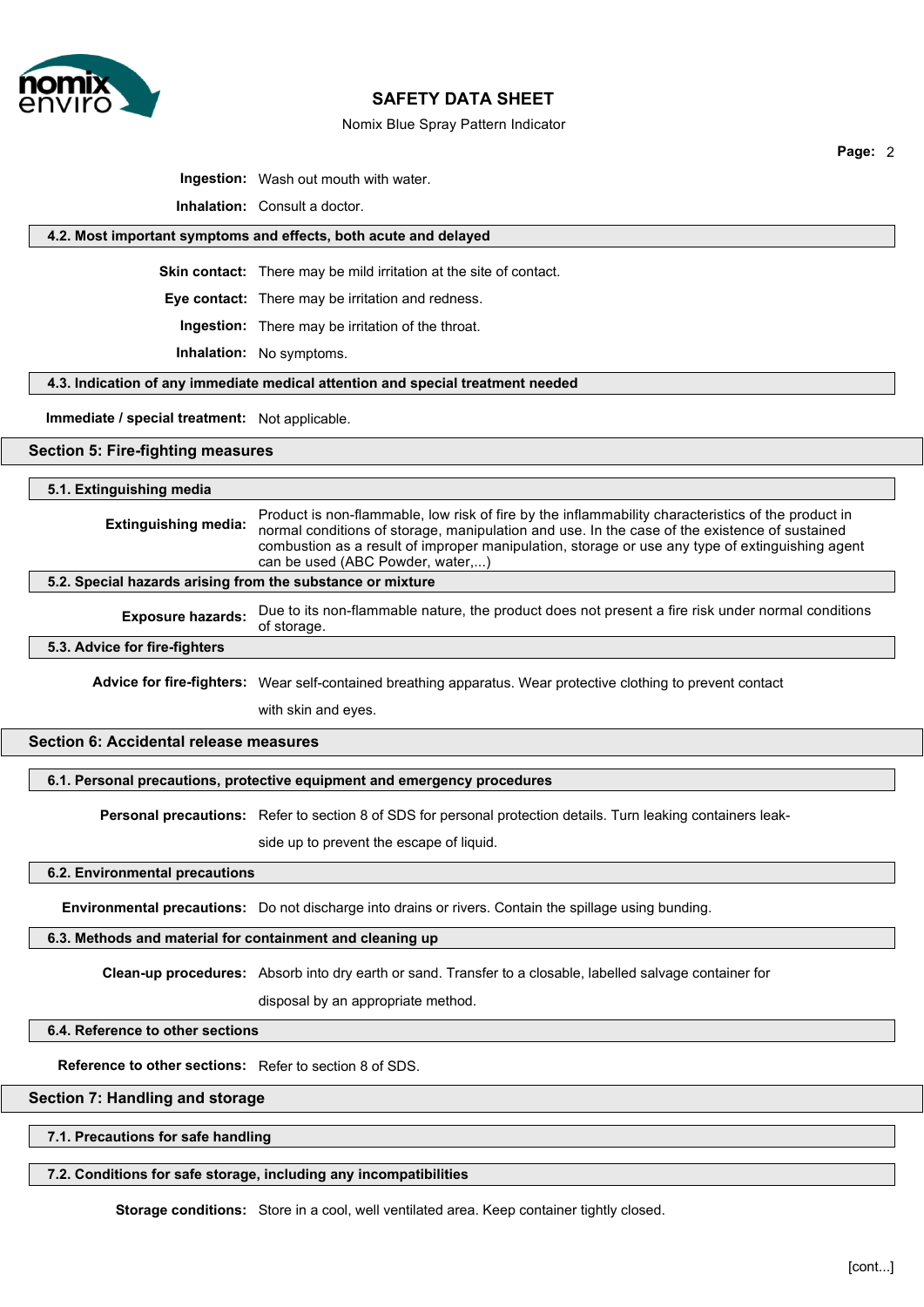

#### Nomix Blue Spray Pattern Indicator

**Page:** 3

#### **7.3. Specific end use(s)**

**Specific end use(s):** No data available.

# **Section 8: Exposure controls/personal protection**

### **8.1. Control parameters**

**Workplace exposure limits:** No data available.

# **DNEL/PNEC Values**

**DNEL / PNEC** No data available.

**8.2. Exposure controls**

**Respiratory protection:** Respiratory protection not required.

**Hand protection:** Protective gloves.

**Eye protection:** Safety glasses. Ensure eye bath is to hand.

**Skin protection:** Protective clothing.

# **Section 9: Physical and chemical properties**

### **9.1. Information on basic physical and chemical properties**

State: Liquid

**Colour:** Blue

**Odour:** Ordourless

### **9.2. Other information**

**Other information:** No data available.

# **Section 10: Stability and reactivity**

**10.1. Reactivity**

**Reactivity:** Stable under recommended transport or storage conditions.

**10.2. Chemical stability**

**Chemical stability:** Stable under normal conditions.

### **10.3. Possibility of hazardous reactions**

**Hazardous reactions:** Hazardous reactions will not occur under normal transport or storage conditions.

Decomposition may occur on exposure to conditions or materials listed below.

| 10.4. Conditions to avoid              |                                                                                                                         |  |
|----------------------------------------|-------------------------------------------------------------------------------------------------------------------------|--|
| <b>Conditions to avoid:</b>            | Under the specified conditions, hazardous reactions that lead to excessive temperatures or<br>pressure are not expected |  |
| 10.5. Incompatible materials           |                                                                                                                         |  |
| <b>Materials to avoid:</b>             | Under the specified conditions, hazardous reactions that lead to excessive temperatures or pressure<br>are not expected |  |
| 10.6. Hazardous decomposition products |                                                                                                                         |  |
|                                        |                                                                                                                         |  |

Haz. decomp. products: Depending on the decomposition conditions, complex mixtures of chemical substances can be released: carbon dioxide (CO2), carbon monoxide and other organic compounds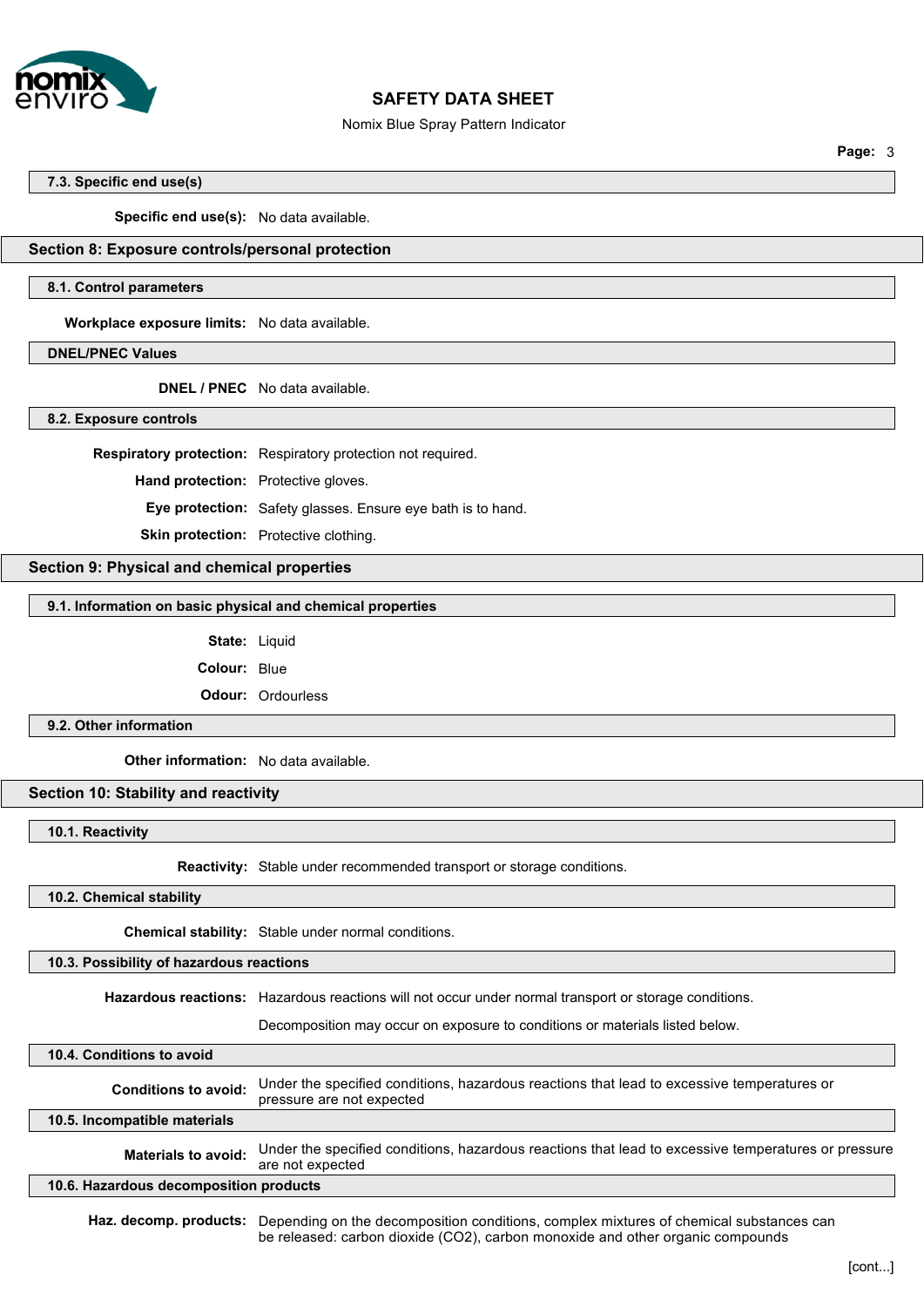

#### Nomix Blue Spray Pattern Indicator

**Page:** 4

### **Section 11: Toxicological information**

#### **11.1. Information on toxicological effects**

**Toxicity values:** No data available.

## **Symptoms / routes of exposure**

**Skin contact:** There may be mild irritation at the site of contact.

**Eye contact:** There may be irritation and redness.

**Ingestion:** There may be irritation of the throat.

**Inhalation:** No symptoms.

# **Section 12: Ecological information**

**12.1. Toxicity**

**Ecotoxicity values:** No data available.

# **12.2. Persistence and degradability**

**Persistence and degradability:** Biodegradable.

## **12.3. Bioaccumulative potential**

**Bioaccumulative potential:** No bioaccumulation potential.

## **12.4. Mobility in soil**

**Mobility:** Readily absorbed into soil.

#### **12.5. Results of PBT and vPvB assessment**

**PBT identification:** This product is not identified as a PBT/vPvB substance.

**12.6. Other adverse effects**

**Other adverse effects:** Negligible ecotoxicity.

#### **Section 13: Disposal considerations**

**13.1. Waste treatment methods**

**NB:** The user's attention is drawn to the possible existence of regional or national

regulations regarding disposal.

#### **Section 14: Transport information**

**Transport class:** This product does not require a classification for transport.

# **Section 15: Regulatory information**

# **15.1. Safety, health and environmental regulations/legislation specific for the substance or mixture**

**Specific regulations:** Not applicable.

# **15.2. Chemical Safety Assessment**

**Chemical safety assessment:** A chemical safety assessment has not been carried out for the substance or the mixture

by the supplier.